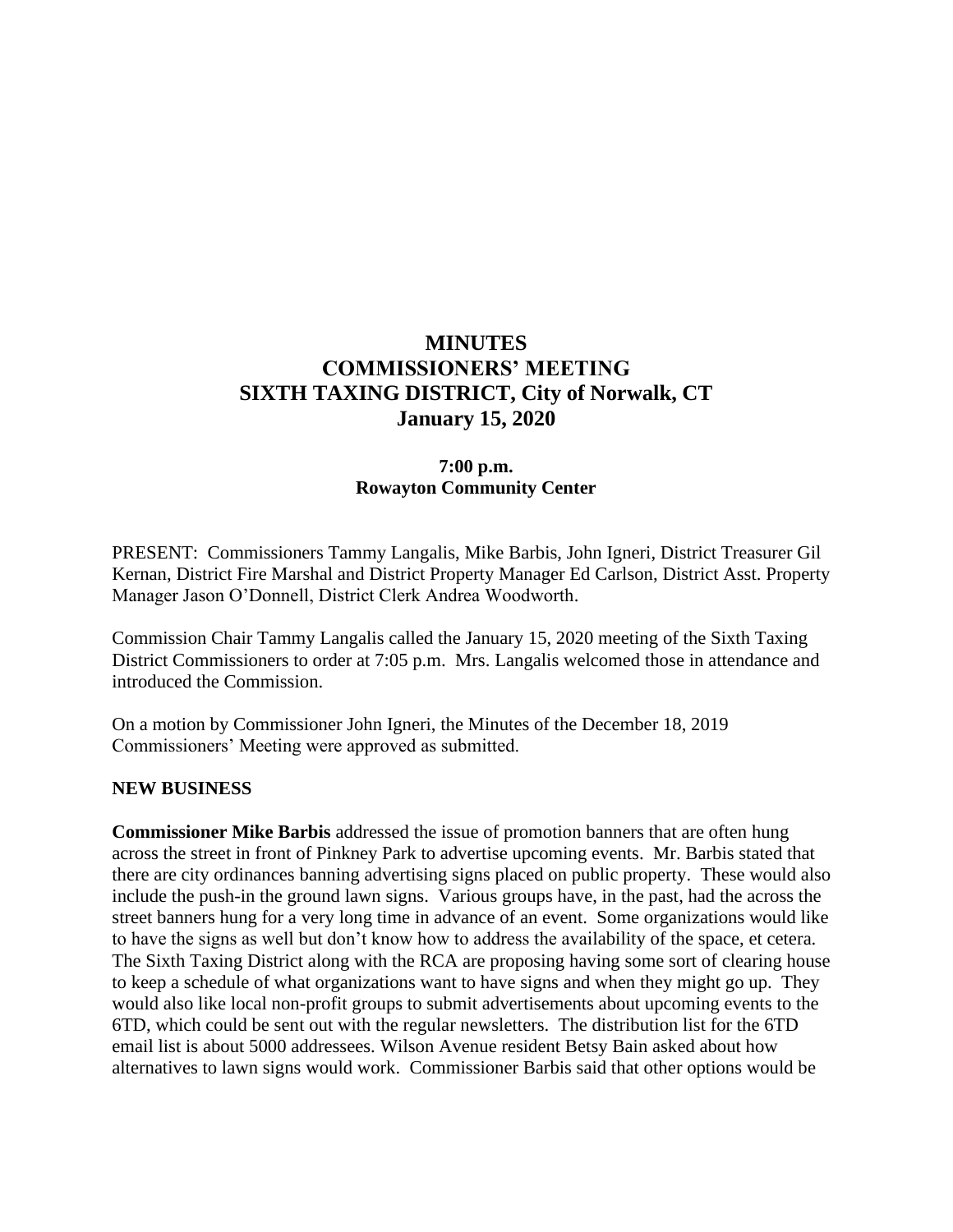# **MINUTES – January 15, 2020 Page Two**

voluntary and they are not trying to ban lawn signs but allowed that they shouldn't be posted on District property, at least not for long lead-in times. Some residents are opposed to any signs at all. The District and the RCA would like to be informed when any group decides to use one of the banners across the street. If we know in advance who will put up banners, a schedule can be posted for when the sign goes up and when it should come down and when it should come down. Resident Burt Schatz mentioned that one of the objections people have to the lawn signs is that they often aren't taken away when the event is over. The 6TD email blast could include not just a notice of the coming event but any art work and poster mock up that would be provided to the 6TD. The newsletter now goes out once a month before the monthly meeting. It is thought that it might be on a twice a month schedule in the near future.

# **OLD BUSINESS**

As an update of the **Bayley Beach Sidewalk Project,** Commissioner Barbis announced that the old chain link fence has been taken down and a new fence was installed in the woods. He said that they are still talking with Roton Point to try to resolve the issues and concerns that everyone might have. Our engineer is redoing the drawings so that they are a bit easier to understand. The whole purpose of the project, Mr. Barbis said, is to make the area safer for pedestrians. We had money in this year's budget to cover a previously approved project. Now they find that some stone work is not going to be as expensive as previously thought and the whole project will cost less money than expected. We may have to get legal counsel advice on both sides of this issue.

Commissioner Mike Barbis also addressed a letter the Commissioners had received from two Roton Middle School students. They were working on a project in a class and they proposed putting a number of additional garbage cans around the district where they thought they should now be. They suggested that additional garbage cans could be placed at Bayley Beach, the Bell Island bridge and the Covewood pass-through foot path. It was discussed that we have already installed a trash can at Sammis Street Bridge which Al Kery empties. There is also one at the Ambler Lot and one by the Hart property. Commission Chair Tammy Langalis mentioned that some state parks are removing trash cans in hopes that people will remove their trash and not leave it to overflow containers. Mr. Barbis is in favor of placing a few new trash cans at the suggested spots saying that we also could move them if they were not helpful. He thinks that the District can find the funds to make this happen.

#### **REPORTS**

**Commissioner Mike Barbis** stated that the District has posted Bayley Beach permit applications and lifeguard applications on the District web site, [www.rowayton6td.com](http://www.rowayton6td.com/) We're hoping to have more information posted on the web site so that people are going to be using the site for that information. We are going to order lifeguard uniforms. We also hope to seriously address the drainage problems, especially at the Little League field at Bayley Beach in 2020 and 2021.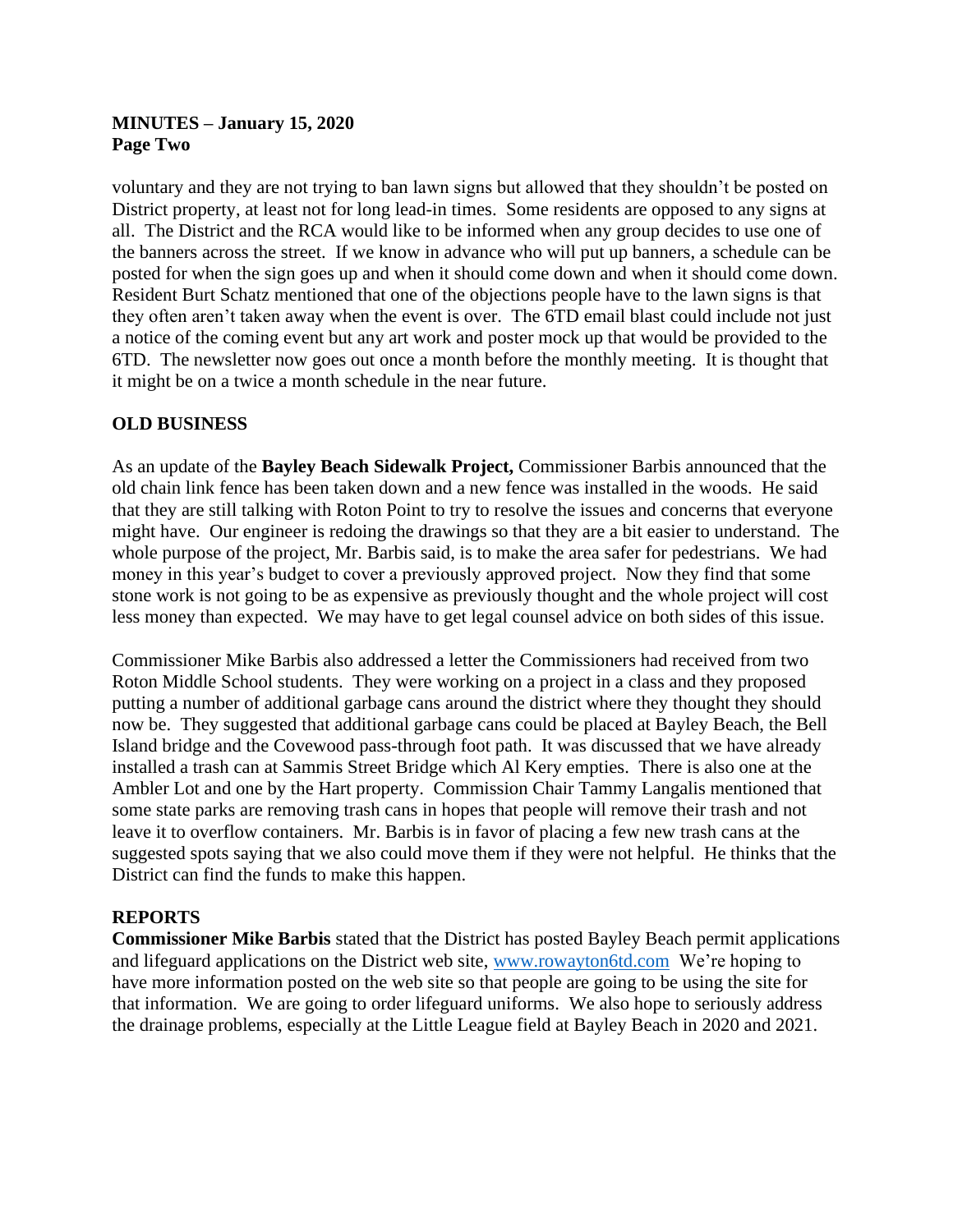# **MINUTES – January 15, 2020 Page Three**

We have new sound absorption panels installed in the Moose Room and Grace Room. The longstanding leaks have finally been figured out.

**Commissioner Tammy Langalis** said that she has been in touch with a state Department of Transportation official who was asking the  $6<sup>th</sup>$  TD to submit some plans for additional parking spaces at the Rowayton Railroad Station. We have been asking the state to consider this for some time now. We're hoping that this time will yield a project to ensure that project, as we have a fairly large Wait List now and would like to be able to clear some commuters from that list. There is space at the far end of the Westbound parking lot that could yield about 46 additional parking spaces. The Wait List now is about 1½ to 2 years.

**District Treasurer Gil Kernan** said that our income is at 51% of the budgeted income for FY 19-20 and our expenses are currently at 56% of the budgeted expenses. He also reported that including reserves, the capital account has a balance of \$329,019.82. Mr. Kernan submitted the following report

# **Sixth Taxing District Treasurer's Narrative Report Commissioners' Meeting January 15, 2020**

#### **Handouts to Commissioners\*:**

- Budget v Actual report as of December 31, 2019 for FY 19-20
- Treasurer's Report of Bank Balances as of December 31, 2019
- Capital Funds Project Balances report
- Community Center Spending Summary Capital Projects report
- Report of Bills Paid in December 2019
- Grants List: FY 19-20 & FY 20-21

#### **Comments on Reports:**

- **Budget v Actual Report for FY 19-20**
	- Our income is at 51% of the budgeted income for FY 19-20.
	- Our expenses are currently at 56% of the budgeted expenses.
- **Capital Budget**
	- Including reserves, the capital account has a balance of \$329,019.82.

#### **Events:**

- The FY 18-19 Audit has been completed. We are waiting for the Final Draft from the Auditors.
- The FY 20-21 Budget has been completed  $&$  is being reviewed by the Treasurer and the Commissioners.

\*Please note, these are preliminary drafts and not final audited reports. Statistical reports will appear at the end of the Minutes.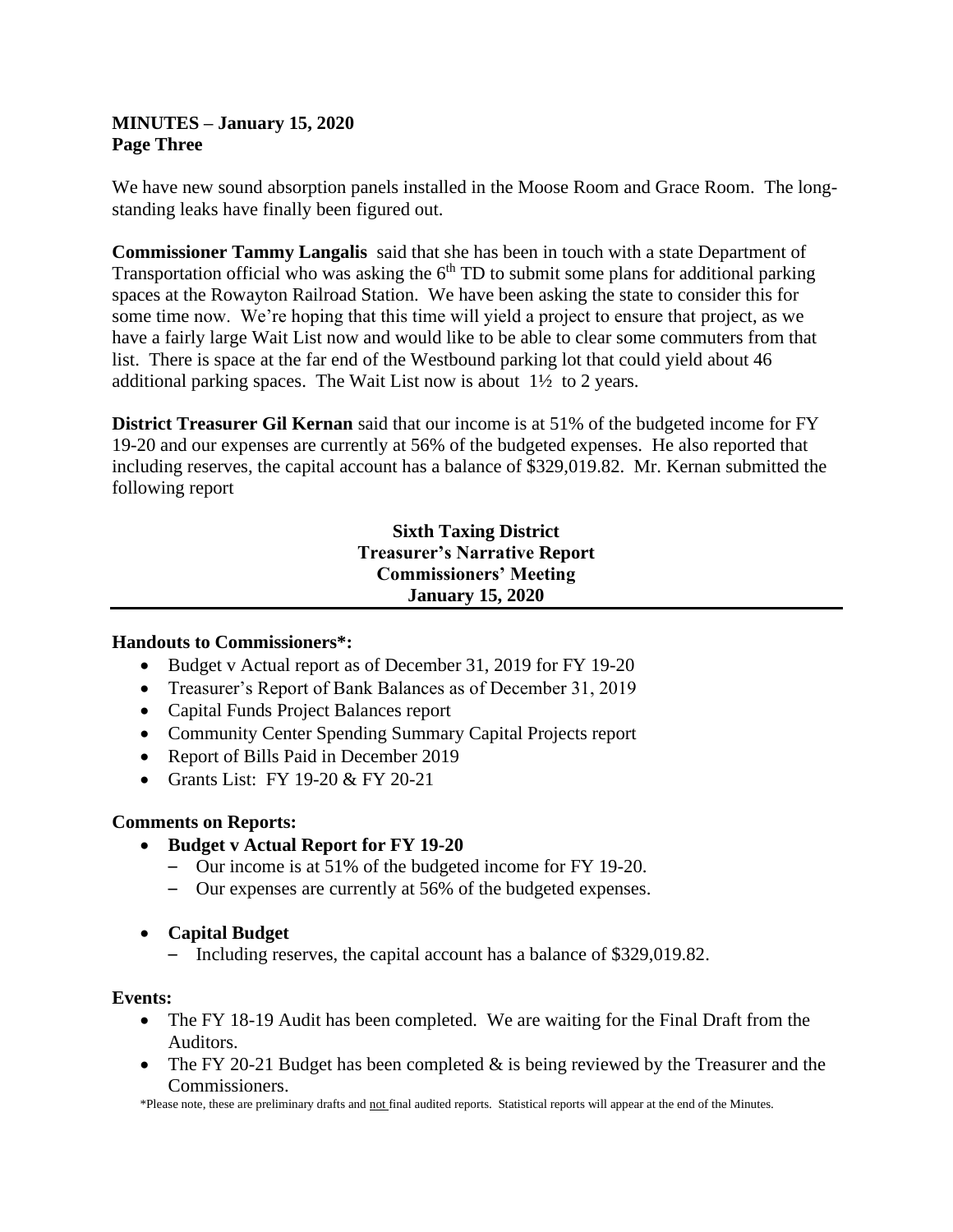# **MINUTES – January 15, 2020 Page Four**

Mrs. Langalis thanked Mr. Kernan for his report. Commissioner Barbis said that, just so people realize, when reporting about the amounts spent in the restoration of the Community Center, that the District realized about \$350,000 from two state Preservation Grants.

| <b>District Fire Marshal</b>            | December 2019 |                | <b>Ed Carlson</b> |
|-----------------------------------------|---------------|----------------|-------------------|
| Type of Activity                        | #             |                | # Man Hours       |
| <b>Blasting Permits</b>                 | ***           |                | ***               |
| <b>Blasting Site Inspections</b>        | ***           |                | ***               |
| <b>Building Inspections</b>             | 2             |                | 4                 |
| Clerical (office) work                  |               |                | 15                |
| Fire Marshal Conferences                | ***           |                | ***               |
| <b>Career Development Training</b>      |               |                | 3                 |
| Investigation(s)                        |               |                | $\overline{2}$    |
| Meetings: District monthly              |               |                | 2                 |
| (Other) Install detectors for residents |               |                | 3                 |
|                                         |               | Total Man Hrs. | 29                |

Remarks: I installed new detectors at a residence that had ones with batteries that need to be changed annually or sooner. The 10 yr. battery detectors are popular.

| <b>District Property Manager</b> | <b>January 2020</b> | <b>Ed Carlson</b> |
|----------------------------------|---------------------|-------------------|
|                                  |                     |                   |

#### **Community Center:**

- 1. The electrical sub-panel was replaced in the garage because of a malfunctioning breaker. New light switches installed.
- 2. GFCI outlets (4) being added to outdoor panel. RCA has paid for one half of the work.
- 3. The panels to absorb sound in the Moose and Grace Rooms have started to be installed. This should help in being able to hear more clearly.

#### **Bayley Beach:**

- 1. The last kayak was removed by the owner. Two paddle boards removed and stored in root cellar.
- 2. The new fence was installed and the old gate removed with the new gate to be higher, when installed.

# **Pinkney Park:**

- 1 AED has been repaired and is stored for winter.
- 2 Motion sensor flood lights installed on front and rear of house and barn. RHS is contributing to the cost of the work.
- 3 A new public bathroom door has been installed.